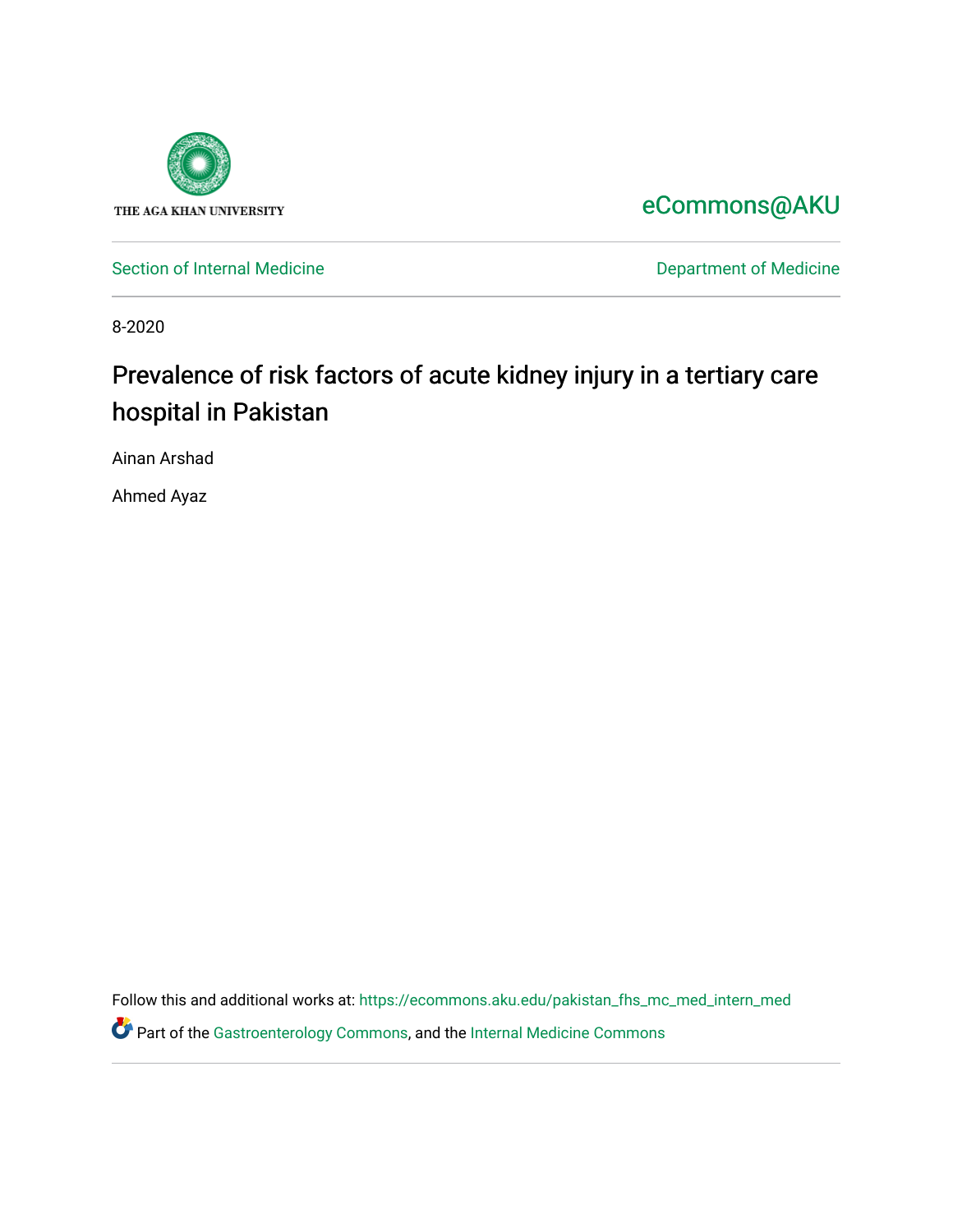**SHORT REPORT** 

# Prevalence of risk factors of acute kidney injury in a tertiary care hospital in Pakistan

Ainan Arshad<sup>1</sup>, Ahmed Ayaz<sup>2</sup>

## Abstract

The objective of this study was to determine the prevalence of preventable risk factors of acute kidney injury in a tertiary care hospital in Pakistan. All patients admitted at Aga Khan University Hospital, Karachi with diagnosis of acute kidney injury were included out of which 134 were selected via random sampling. Patients with existing CKD were excluded. Data was then collected retrospectively from medical records of these patients. Mean age was 60±11.7 years while mean serum creatinine on admission was 2.4±1.3 (mg/dl). Sepsis played a role in almost half of the patients [60 (45%)]. Other factors included diarrhoea [23 (17%)], nephrotoxic drug use [25 (19%)] and cardiac pathology [24 (18%)]. It was found that most cases of AKI were due to preventable factors (infections, diarrhoea, and drug toxicity) and concerted efforts to eliminate them would be vital in reducing mortality caused by AKI in developing countries. Keywords: Acute kidney injury, acute renal failure, sepsis https://doi.org/10.5455/JPMA.20286

### Introduction

Acute kidney injury is a serious health concern affecting 13.3 million people globally and causing more than 2 million deaths annually.1 It has wreaked havoc in patients of all ages around the world as it is independently associated with a poor quality of life and increased risk of mortality. Recent studies have reported alarming figures with incidence as high as 22% of all hospital admissions and mortality rates above 50% in severely affected patients.2 The International Society of Nephrology (ISN) has addressed this predicament by launching the 0 by 25 initiative which aims to eliminate preventable deaths caused by acute kidney injury in developing countries by the year 2025.2 It intends to achieve this massive feat by introducing policies to timely identify and treat potentially reversible causes of AKI in these countries. Sadly, this campaign can only reach its full potential when comprehensive data from these regions is available

<sup>1</sup>Department of Medicine, Aga khan University, Karachi, Pakistan; <sup>2</sup>5th Year MBBS Student, Medical College, Aga Khan University, Karachi, Pakistan. Correspondence: Ainan Arshad. e-mail: ainan\_arshad@hotmail.com

regarding AKI and its risk factors. Some studies have been done in these regions but to our knowledge, none of them used the international KDIGO criteria as per ISN's indications. This study could serve as a platform for larger scale nation-wide studies in Pakistan to tackle this serious issue and help avert millions of needless deaths in Pakistan on a country level.

#### Patients, methods and results

This was a single center, retrospective study conducted at Aga Khan University Hospital, Karachi. The study was approved by the Ethics and Review Committee of Aga Khan University. All adult patients admitted at Aga Khan University Hospital, Karachi with diagnosis of acute kidney injury during the period January-December 2017 were included, out of which 134 were selected via random sampling. Patients with existing CKD were excluded. Data was then collected retrospectively from medical records of these patients with recorded variables including demographic data (age and sex), medical history, comorbid conditions, use of nephrotoxic drugs, creatinine at baseline and on admission, urine output, diarrhoea, sepsis, circulatory shock, burns, trauma, diabetes mellitus, hypertension, coronary artery disease, congestive heart failure, neoplasms and HIV infections. The baseline creatinine considered was the last stable measurement in the patient's clinical history prior to admission or, considering that some individuals had no recent or previous creatinine values, the lowest creatinine value within the next 28 days after AKI.

AKI and CKD were diagnosed and classified according to the KDIGO criteria.3,4 Nephrotoxic drugs [non-steroidal anti-inflammatory drugs (NSAIDs), Antibiotics, angiotensinreceptor blockers (ARBs), angiotensin-converting enzyme inhibitors (ACEIs) and diuretics] were considered the cause of renal failure if a patient had received any of them for a minimum of 3 days prior to the defined increase in serum creatinine concentration. Sepsis was defined by SCCM (Sepsis 1) by the presence of any two or more of the following: Positive blood culture, fever more than 100°F (37.5°C), White cell count >  $10\times10^9$  /L, Heart rate >90 beats per minute, Respiratory rate > 20 breaths/min,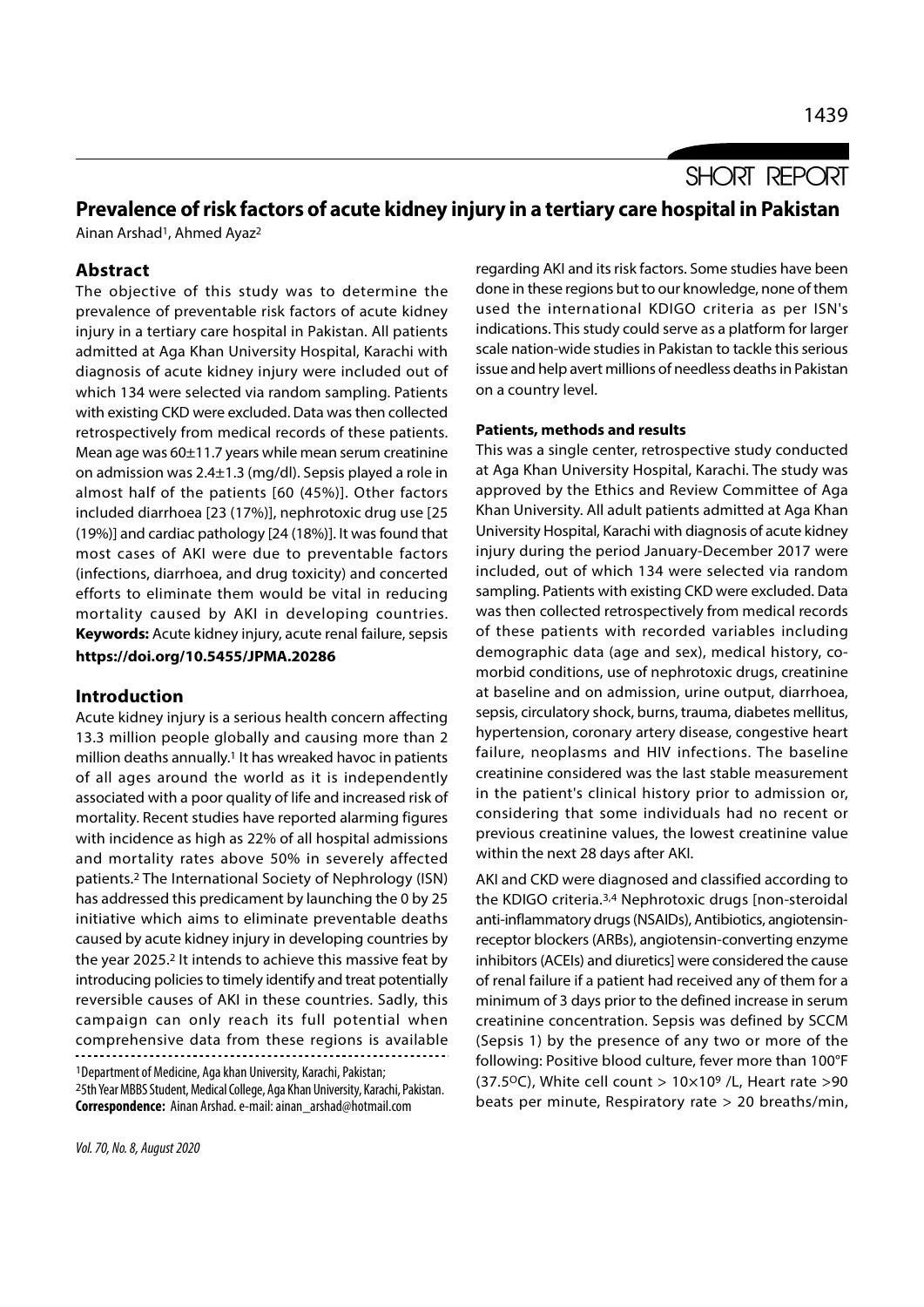# $1440$  A. Arshad, A. Ayaz

Hypotension MAP < 70 mmHg, Altered mental status with  $GCS < 12.5$ 

During this period 8140 patients were admitted in the department of medicine, out of which 2758 patients were diagnosed with AKI, 1418 were excluded due to CKD. Out of the remaining patients, 134 patients were then selected via random sampling for detailed review of risk factors. (figure). There were 74 males and 60 females with a mean age of 60±11.7 years. Baseline characteristics, distribution of KDIGO staging and prevalence of risk factors are shown in Table. Incidence of AKI was 34% of all hospital admissions. Baseline renal function was known in 127 (95%) patients with mean creatinine value of 0.90 mg/dl ± 0.18. In 7 (5%) patients baseline renal function was not available. Sepsis played a role in almost half of the patients [60 (45%)]. Culture negative sepsis was found in 25 (42%)

| <b>CHARACTERISTICS</b>          | n (%)                                         |
|---------------------------------|-----------------------------------------------|
| Age range (years)               | $60 \pm 11.7$                                 |
| $18 - 30$                       | 4(3%)                                         |
| $31 - 40$                       | 9(7%)                                         |
| 41-50                           | 7 (5%)                                        |
| $51 - 60$                       | 34 (25%)                                      |
| $61 - 70$<br>71-80              | 68 (50%)<br>10(8%)                            |
| >80                             | 2(2%)                                         |
| Gender                          |                                               |
| Male                            | 74 (55.2%)                                    |
| Female                          | 60 (44.8%)                                    |
| <b>Diabetes</b>                 | 65 (48.5%)                                    |
| Hypertension                    | 91 (67.9%)                                    |
| <b>Smokers</b>                  | 18 (13.4%)                                    |
| <b>Ischaemic heart disease</b>  | 48 (35.8%)                                    |
| <b>Baseline renal function</b>  |                                               |
| Mean serum creatinine (mg/dl)   | $0.90 \pm 0.18$ (Normal range: 0.6-1.2 mg/dl) |
| <b>Admission renal function</b> |                                               |
| Mean serum creatinine (mg/dl)   | $2.4 \pm 1.3$                                 |
| <b>KDIGO STAGE</b>              |                                               |
| Stage 1                         | 44%                                           |
| Stage 2                         | 31%<br>25%                                    |
| Stage 3                         |                                               |
| <b>RISK FACTORS</b>             | n (%)                                         |
| <b>Sepsis</b>                   | 60 (45%)                                      |
| Gram positive organisms         | 6(10%)                                        |
| Gram negative organisms         | 23 (38%)                                      |
| Culture negative                | 25 (42%)                                      |
| Culture not done                | 6 (10%)                                       |
| <b>Diarrhoea</b>                | 23 (17%)                                      |
| Cardiovascular event            | 24 (18%)                                      |
| Nephrotoxicity                  | 25 (19%)                                      |
| <b>NSAIDS</b>                   | 6(24%)                                        |
| <b>ACEI/ARBS</b>                | 7(28%)                                        |
| <b>Antibiotics</b>              | 4 (16%)                                       |
| <b>Diuretics</b>                | 8 (32%)                                       |
| <b>Traumatic injury/RTA</b>     | 6(4.5%)                                       |
| <b>Burns</b>                    | 1(0.7%)                                       |



 patients and 23 (38%) patients were infected by gram negative organisms out of which E. Coli was the leading organism. Gram positives were responsible for 10% of the infections. Other factors leading to AKI included diarrhoea in [23 (17%)], nephrotoxic drug use in 25 (19%)] and cardiac pathology in24 (18%)]. The most common age group for all these above pathologies was 61-70 years. Hydronephrosis was not a contributing factor in any of the cases.

#### **Discussion**

AKI in sepsis is significantly associated with a poor prognosis and a higher risk of ICU and hospital mortality.6,7 The growing population of patients that develop AKI due to sepsis, along with the associated ominous prognosis highlight the need for timely management of infections and continuous monitoring of renal function in sepsis in developing countries. Timely diagnosis, prompt haemodialysis, and sufficient supportive therapy have proved to be highly effective in minimizing infectious disease-associated AKI and improving patient outcomes.8 Thus, the early diagnosis of AKI and prompt management of infections are a key step forward in the struggle to minimize deaths by this disease.

Diarrhoea was another risk factor of AKI with a prevalence of 23%. This is easily the most preventable cause of AKI anywhere in the world. Prevention starts at the primary care level with timely assessment of patients at risk and adequate rehydration to prevent hypovolaemia. If not